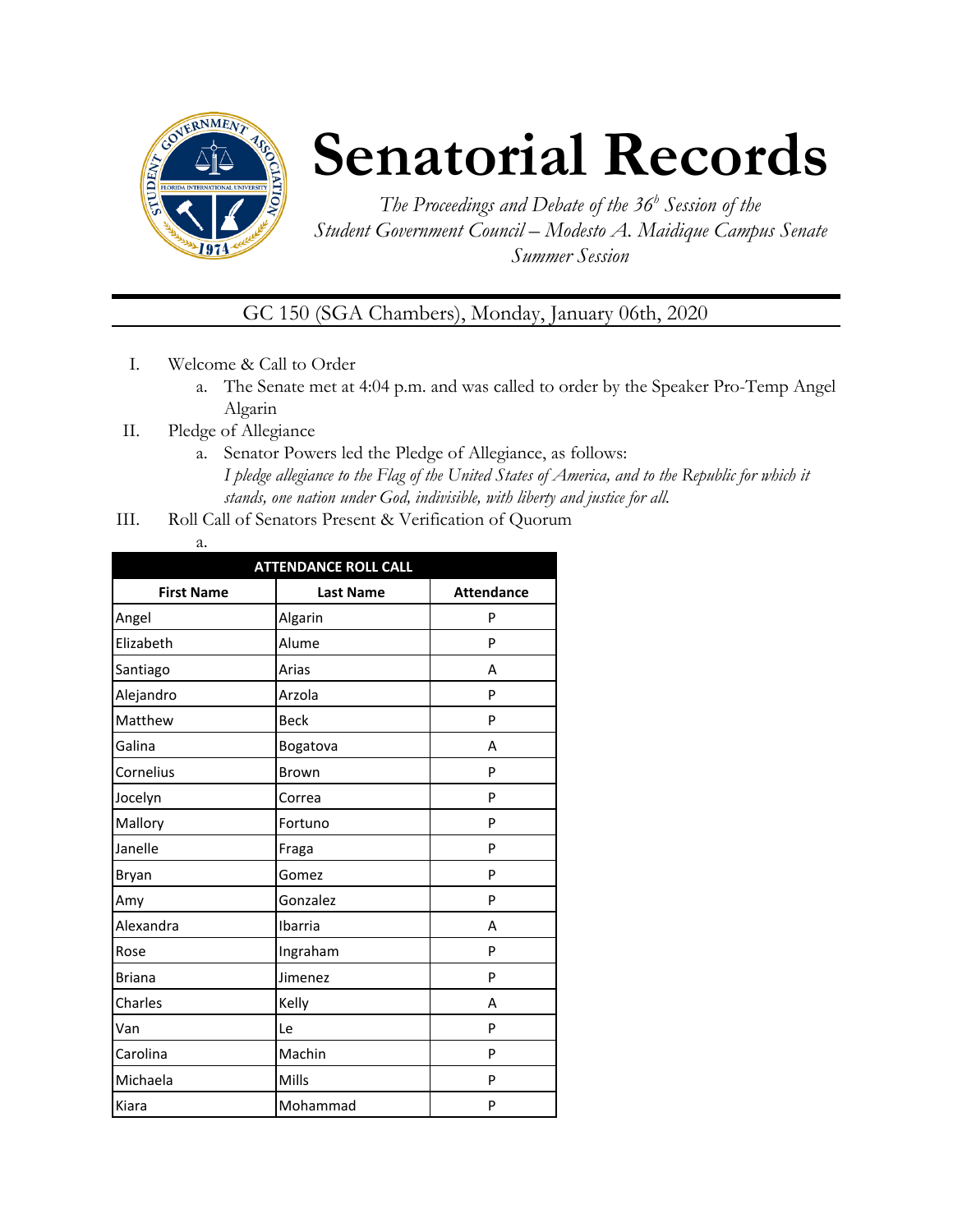| Meena                   | Mohan         | P                  |  |
|-------------------------|---------------|--------------------|--|
| Angelica                | Moncada       | P                  |  |
| Cameron                 | Moody         | P                  |  |
| Marko                   | Nikitovic     | A                  |  |
| David                   | Nivia         | P                  |  |
| Christian               | Perez         | P                  |  |
| Karla                   | Perez         | P                  |  |
| Anabelle                | Petisco       | P                  |  |
| Gabriella               | Ponce         | P                  |  |
| Zackrey                 | Powers        | P                  |  |
| Shahnwaz                | Rafi          | P                  |  |
| Maryam                  | Rafieifar     | P                  |  |
| Molly                   | Schantz       | P                  |  |
| Jonathan                | Soufia        | P                  |  |
| <b>VACANT</b>           | <b>VACANT</b> |                    |  |
| <b>VACANT</b>           | <b>VACANT</b> |                    |  |
| <b>VACANT</b>           | <b>VACANT</b> |                    |  |
| <b>VACANT</b>           | <b>VACANT</b> |                    |  |
| <b>SENATE SEATS</b>     | 34            |                    |  |
| <b>VACANT SEATS</b>     | 4             | <b>QUORUM</b>      |  |
| <b>SENATORS PRESENT</b> | 29            | <b>ESTABLISHED</b> |  |
| <b>AMT FOR QUORUM</b>   | 15            |                    |  |

- b. The roll was called and quorum was verified with 29 Senators present.
- IV. Approval of the Minutes from December 06th, 2019
	- a. Senator Arzola moves to review senates last session minutes for 5 minutes.Senator Ingraham seconds. Motion passes.
	- b. Senator Arzola moves to end review time on last sessions minutes. Senator Powers seconds. Motion passes.
	- c. Senator Nivia moves to amend the minutes to mark Senator Powers as absent. Senator Beck seconds. Motion passes.
	- d. Senator Powers moves to approve the minutes from December 6th, 2019. Senator Arzola seconds. Motion passes.
- V. Adoption of the Agenda
	- a. Senator Ingraham moves to adopt the agenda. Senator Fraga seconds. Motion passes.
- VI. Invited Speakers
	- a. State of the Union Madam President Rosell
	- b. Speaker Pro-Temp Angel Algarin- SR3605 progress
	- c. Emoluments Presentation President Rosell

*Point of Personal Privilege for Senator Jimenez at 4:54pm; Returned at 5:10p*m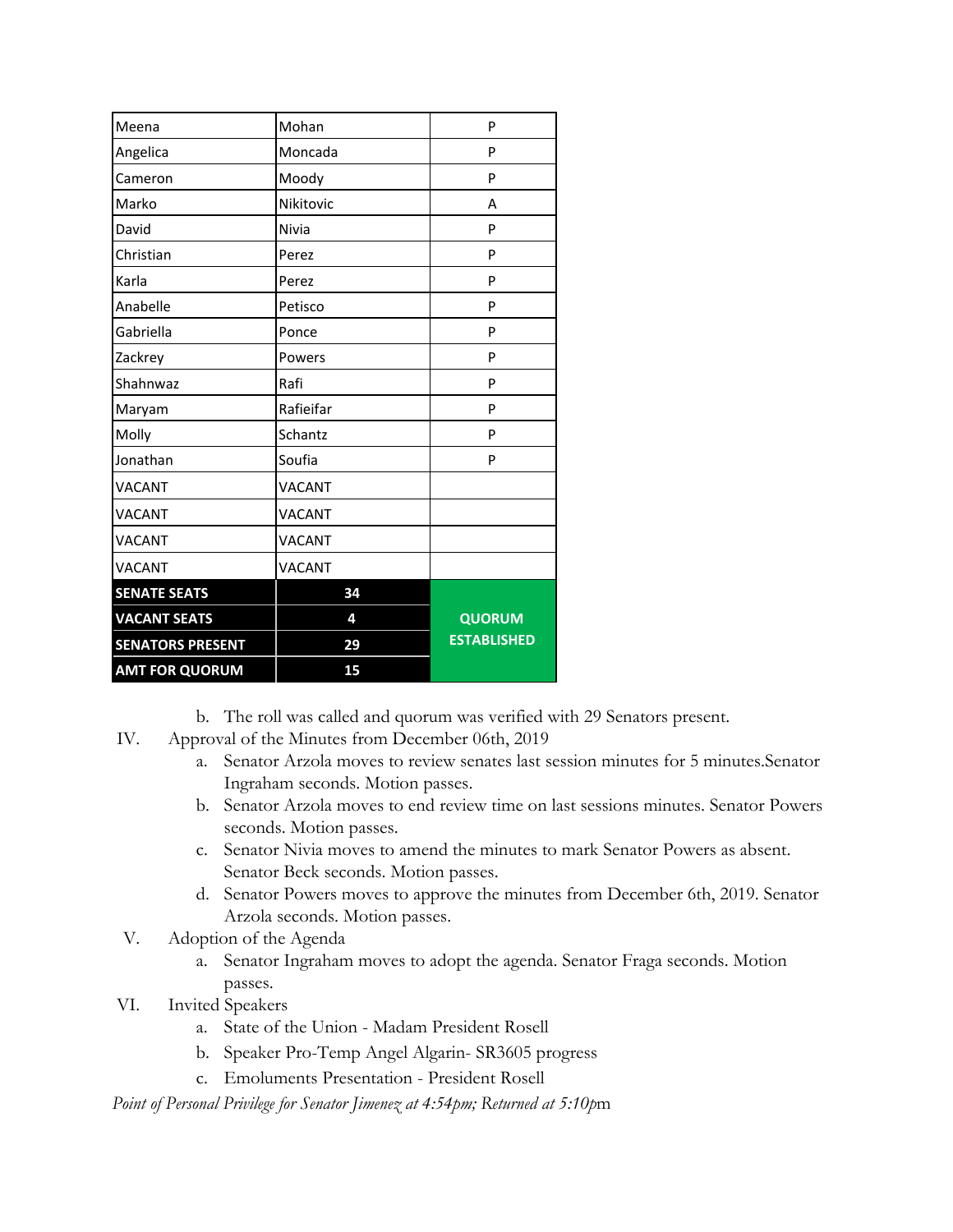- d. Emerging Leaders Rafael Vasquez
- e. Elections Commissioner Tatiana Aravelo

*Point of Personal Privilege for Senator Mills at 5:00pm; Returned at 5:03pm Point of Personal Privilege for Senator Arzola at 5:01; Dismissed Point of Personal Privilege for Senator Schantz at 5:03pm; Returned at 5:06pm*

- f. Deputy Chief of Staff Jeniffer Soler
- g. Agency & Council reports
	- i. No report
		- 1. Student Programming Council
		- 2. Homecoming Council
		- 3. Black Student Union
		- 4. Council for Student Organizations
		- 5. Residence Hall Association
		- 6. Multi-Faith Council

## VII. Committee Reports

- a. Finance Committee
	- i. We were able to pass a couple of appropriations from our last minute.
	- ii. If you have any questions, please contact sgafinance  $@$  fiu.com
- b. Rules, Legislation, and Judiciary Committee
	- i. Working on an initiative on a Roberts Rules Workshop or outreach event.
	- ii. Want to set in place a workshop style on how to properly write legislation.
	- iii. If you have any questions, please contact sgarules $@$ fiu.edu
- c. Operational Review Committee
	- i. Starting off Spring semester with our audits from the Homecoming Committee.
	- ii. Next student organization to audit is Model United Nations.
	- iii. If you have any questions, please contact sgaorc@fiu.edu
- d. Internal Affairs Committee
	- i. Our committee will be working on delegating each committee member with a different branch.
	- ii. Finish writing SOP for Internal Affairs Committee
	- iii. Don't forget about office hours and allowing locations.
	- iv. If you have any questions, please contact sgainternal@fiu.edu
- e. Student Advocacy Committee
	- i. Continue with the initiatives we had planned for the Spring Semester
		- 1. Senior Toast
			- a. A social event for Seniors who are graduating in the Spring
			- b. Team up with the Alumni Association to be aware of the benefits one has after graduation.
	- ii. Have to talk to my committee, but would like to do one social event with students.
		- 1. Do more student engagement events
	- iii. If you have any questions, please contact sgaadvocacy@fiu.edu
- f. Graduate and Professional Students Committee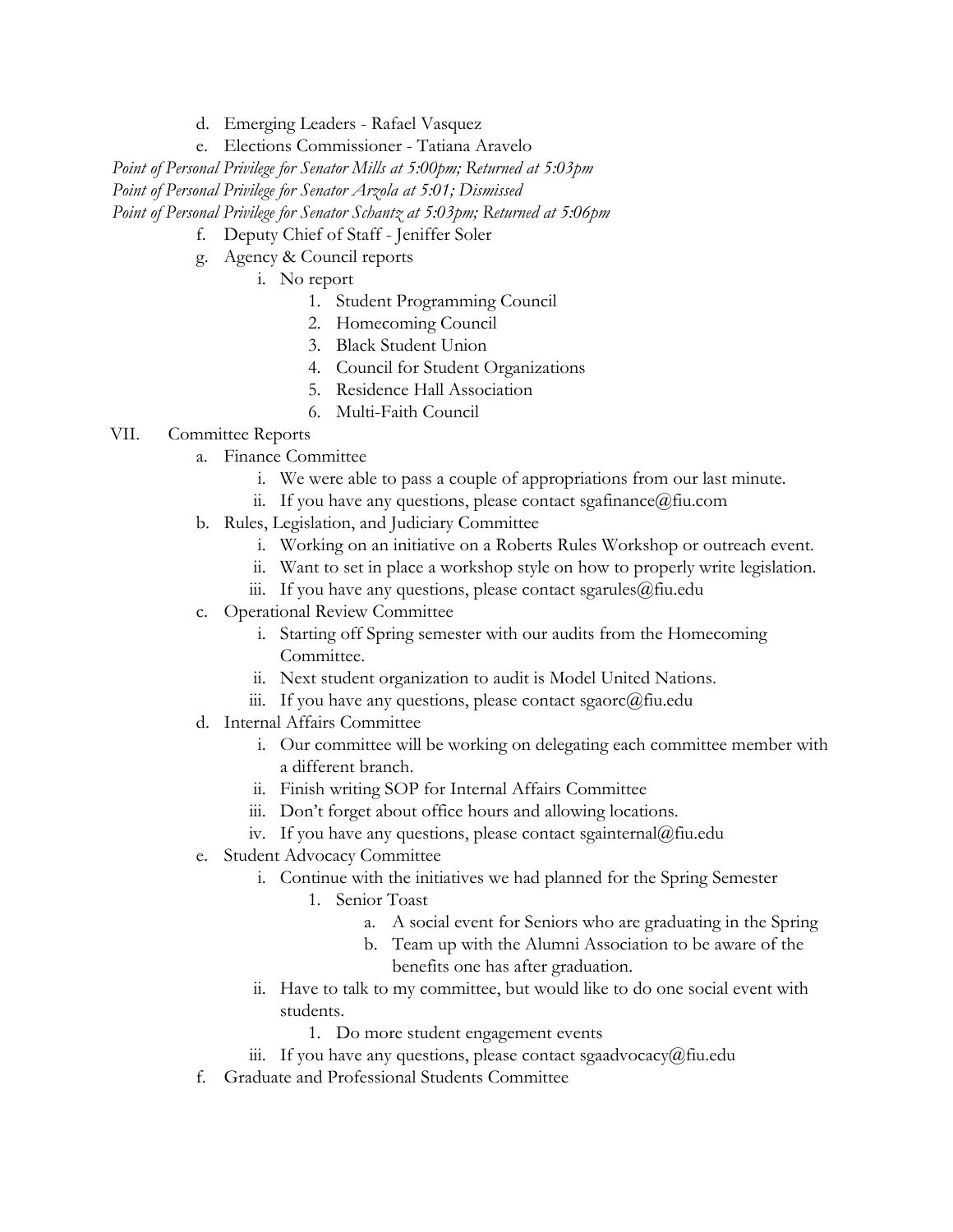- i. Continue to be in contact with UGS about different projects including research funding, and mental health and wellbeing of graduate students
- ii. GSAW week of March 30th
	- 1. March 30th is Poster Presentation Competition
	- 2. Social event on April 2nd form 6-9pm
- iii. Plan a Town Hall meeting for graduate students to talk directly to the Dean and Associate Dean of UGS.
- iv. Planning on having the Grad Scholar in late February or early March.
- v. If you have any questions, please contact GPSC@fiu.edu
- VIII. Executive Board Reports
	- a. Speaker of the Senate
		- i. Update the Senate Hours in the PPT.
		- ii. Please sign up to as many welcome week events.
		- iii. Chairs, please submit your new committee times for this semester by next Senate.
		- iv. For the new Senators, we will have a New Senator training next Tuesday January 14th at 2:30 PM.
		- v. Senators can meet the Emerging leaders next Tuesday January 14th at 4 PM at the SGA office.
		- vi. If you have any questions, please email sgaspeaker@fiu.edu
	- b. Speaker Pro Tempore
		- i. No report
		- ii. If you have any questions, please email sgaprotemp@fiu.edu
	- c. President Rosell
		- i. No report
		- ii. If you have any questions, please email sgapres $@$ fiu.edu
	- d. Vice President Ojeda
		- i. Thank you to all of you who helped out with Recharge week.
		- ii. Working with Kayla to plan for the next preview for recharge
		- iii. Working with leaders/presidents of student organizations
		- iv. Students have brought concerns about parking.
			- 1. Not enough meter parking
			- 2. In talks with Parking and Transportation about the concerns.
		- v. If you have any questions, please email sgavp@fiu.edu
	- e. Comptroller
		- i. No report
		- ii. If you have any questions, please email sgacomptrol $@$ fiu.edu
	- f. Chief Justice
		- i. Judicial training dates tentative
			- 1. Looking at dates being during MLK week
		- ii. Judicial meeting next week January 13th, 2020.
		- iii. Case files are done
		- iv. If you have any questions, please email  $\frac{\sigma}{\sigma}$   $\frac{\sigma}{\sigma}$   $\frac{\sigma}{\sigma}$
	- IX. Special Orders
		- a. There were none.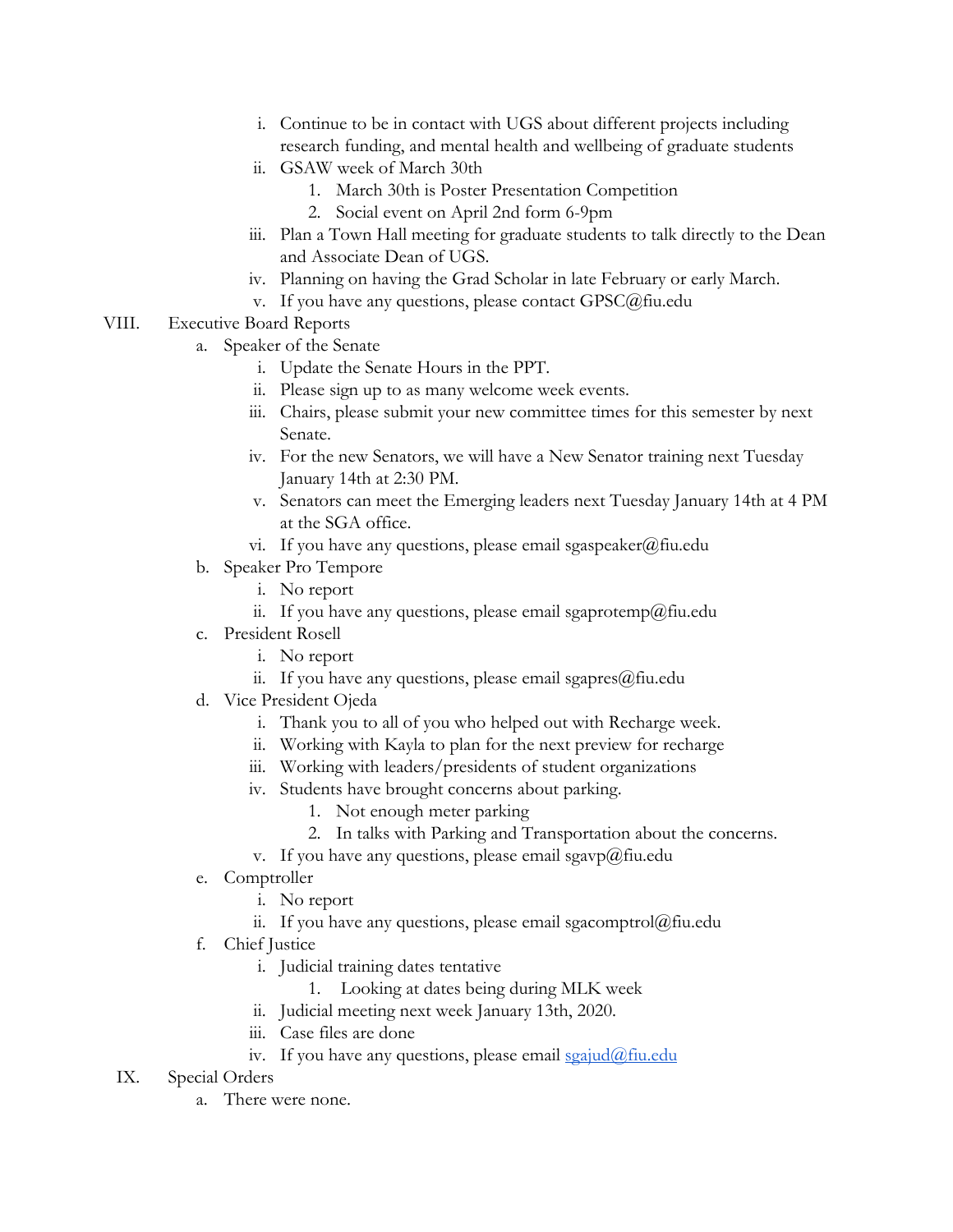- X. Vetoed Legislation
	- a. SR3610- Model United Nations audit evasion
		- i. Senator Ingraham moves to go into a 10 minute discussion period. Senator Schantz seconds. Motion passes.
			- 1. Senator Perez moves to extend the discussion period by 2 minutes. Senator Ingraham seconds. Motion passes.

## XI. Second Readings

- a. SB3609- Veterans Council
	- i. Senator Brown moves to go into voting procedure. Motion withdrawn by Senator Algarin.
	- ii. Senator Nivia moves to go into a 5 minute debate. Senator Beck seconds. Motion passes.
	- iii. Senator Gomez moves to extend debate by 2 minutes. Senator Fraga seconds. Motion passes.

*Point of Personal Privilege for Senator Rafi at 5:59pm; Dismissed*

iv. Senator Beck moves to extend the senate by 10 minutes. Senator Powers seconds.

| <b>VOTE ON</b>    |                  |                   |           |        |
|-------------------|------------------|-------------------|-----------|--------|
| <b>First Name</b> | <b>Last Name</b> | <b>Attendance</b> | Vote      | Reason |
| Angel             | Algarin          | P                 | Υ         |        |
| Elizabeth         | Alume            | $\sf P$           | ${\sf N}$ |        |
| Santiago          | Arias            | A                 |           |        |
| Alejandro         | Arzola           | Α                 |           |        |
| Matthew           | <b>Beck</b>      | $\sf P$           | Υ         |        |
| Galina            | Bogatova         | Α                 |           |        |
| Cornelius         | Brown            | $\mathsf{P}$      | Υ         |        |
| Jocelyn           | Correa           | $\sf P$           | Υ         |        |
| Mallory           | Fortuno          | ${\sf P}$         | N         |        |
| Janelle           | Fraga            | P                 | ${\sf N}$ |        |
| Bryan             | Gomez            | $\sf P$           | ${\sf N}$ |        |
| Amy               | Gonzalez         | $\mathsf{P}$      | Y         |        |
| Alexandra         | Ibarria          | Α                 |           |        |
| Rose              | Ingraham         | ${\sf P}$         | Υ         |        |
| <b>Briana</b>     | Jimenez          | ${\sf P}$         | N         |        |
| Charles           | Kelly            | A                 |           |        |
| Van               | Le               | $\sf P$           | Υ         |        |
| Carolina          | Machin           | P                 | N         |        |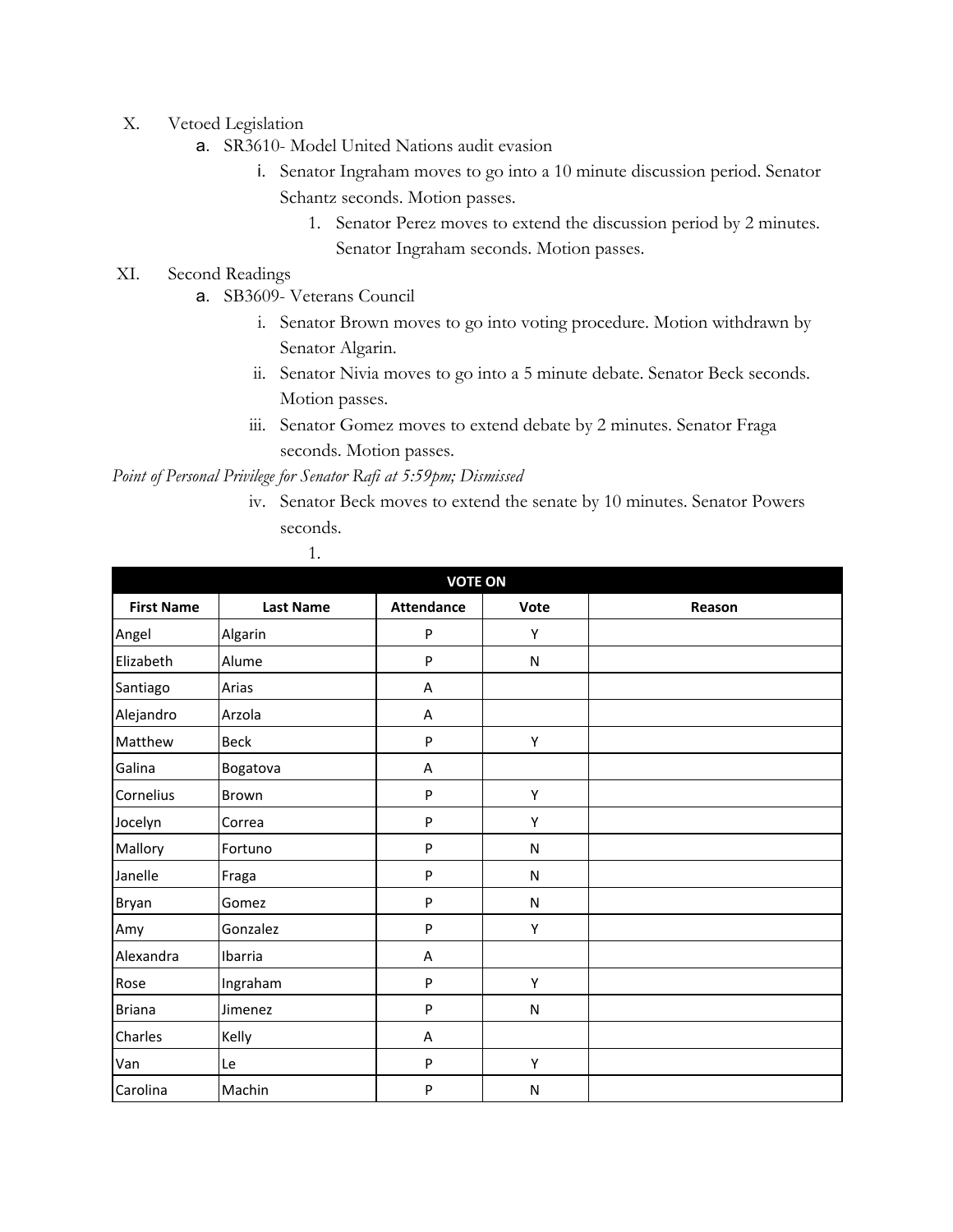| Michaela                  | Mills         | P              | Υ           |             |
|---------------------------|---------------|----------------|-------------|-------------|
| Kiara                     | Mohammad      | ${\sf P}$      | Υ           |             |
| Meena                     | Mohan         | ${\sf P}$      | Υ           |             |
| Angelica                  | Moncada       | P              | Υ           |             |
| Cameron                   | Moody         | P              | ${\sf N}$   |             |
| Marko                     | Nikitovic     | A              |             |             |
| David                     | Nivia         | ${\sf P}$      | ${\sf N}$   |             |
| Christian                 | Perez         | ${\sf P}$      | Υ           |             |
| Karla                     | Perez         | P              | Υ           |             |
| Anabelle                  | Petisco       | ${\sf P}$      | Υ           |             |
| Gabriella                 | Ponce         | ${\sf P}$      | Υ           |             |
| Zackrey                   | Powers        | ${\sf P}$      | Υ           |             |
| Shahnwaz                  | Rafi          | A              |             |             |
| Maryam                    | Rafieifar     | P              | Υ           |             |
| Molly                     | Schantz       | $\mathsf{P}$   | N           |             |
| Jonathan                  | Soufia        | $\mathsf{P}$   | ${\sf N}$   |             |
| <b>VACANT</b>             | <b>VACANT</b> |                |             |             |
| <b>VACANT</b>             | <b>VACANT</b> |                |             |             |
| <b>VACANT</b>             | <b>VACANT</b> |                |             |             |
| <b>VACANT</b>             | <b>VACANT</b> |                |             |             |
|                           |               | YAY            | 17          |             |
| <b>QUORUM ESTABLISHED</b> |               | <b>NAY</b>     | 10          | <b>PASS</b> |
|                           |               | <b>ABSTAIN</b> | $\mathbf 0$ |             |

2. Motion passes with 17-10-0. Senate extended

v. Senator Ingarahm moves to extend debate by 2 minutes. Seator Perez seconds. Motion passes.

*Point of Personal Privilege for Senator Fraga at 6:02pm; Dismissed*

*Point of Personal Privilege for Senator Machin at 6:02pm; Dismissed*

*Point of Personal Privilege for Senator Christian Perez at 6:05pm; Dismissed*

Senator Ingraham moves to send SB3609 back to Student Advocacy. Senator Karla Perez seconds. Motion passes.

Senator Ingraham moves to adjourn the senate meeting. Senator Brown seconds. (Motion striked) Speaker Nivia moves to refer SB3607 back to Rules, Legislation and Judiciary Committee. Senator Algarin seconds. Motion passes.

Senator Ingraham moves to open the applications for senate vacant seats. Senator Arzola seconds. Motion passes.

Speaker Nivia moves to refer SR3609 back to the author for amendments to be made. Senator Algarin seconds. Motion passes.